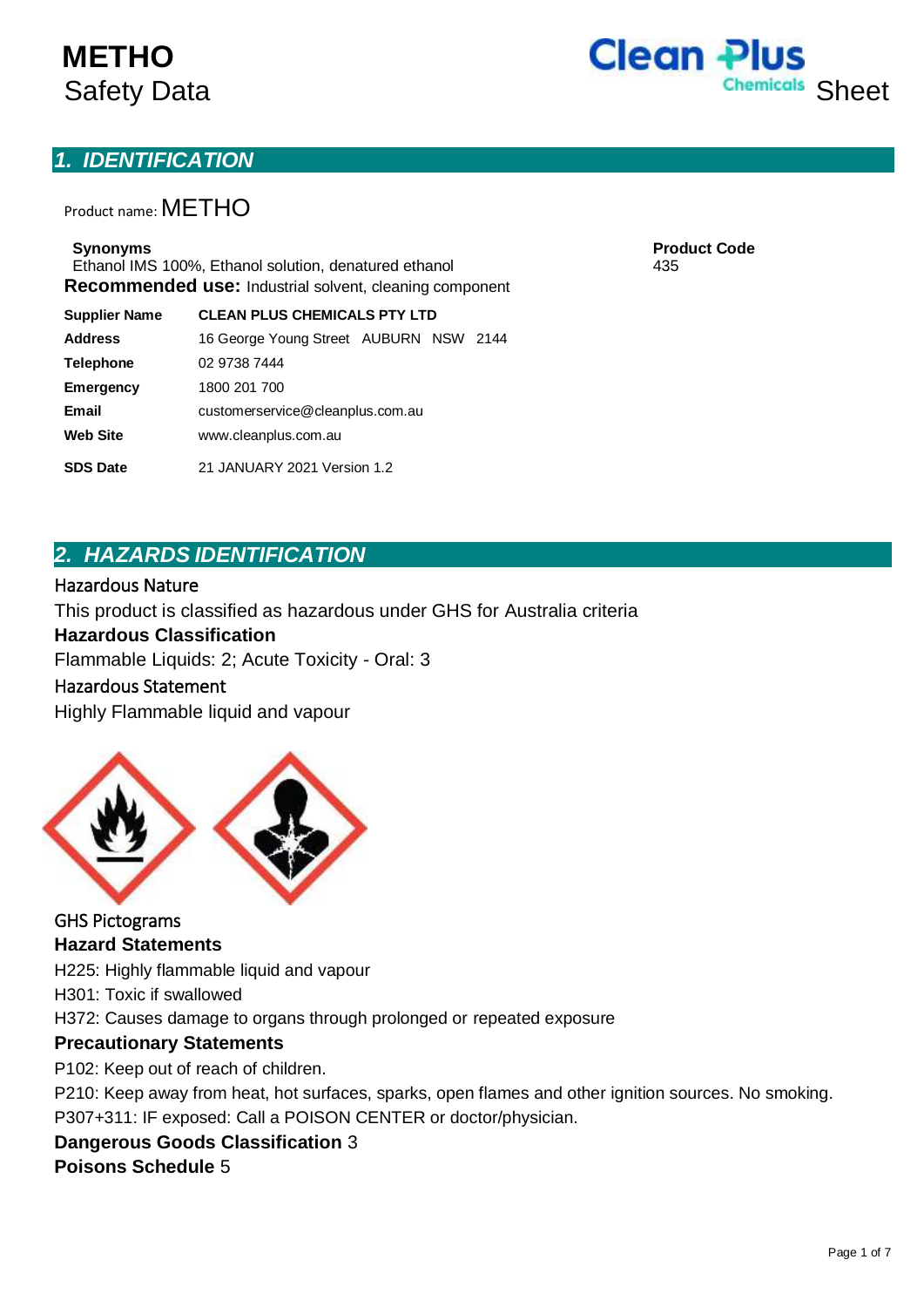

| 3. COMPOSITION: Information on Ingredients |                |                          |  |  |  |
|--------------------------------------------|----------------|--------------------------|--|--|--|
| <b>Chemical Ingredient</b>                 | <b>CAS No.</b> | <b>Proportion (%v/v)</b> |  |  |  |
| Ethanol                                    | 64-17-5        | >99                      |  |  |  |
| Water                                      | 7732-18-5      | < 1                      |  |  |  |
| Denatonium Benzoate                        | 3734-33-6      | 5 ppm                    |  |  |  |
| Methyl Isobutyl Ketone                     | 108-10-1       | < 0.2                    |  |  |  |

## *4. FIRST AIDMEASURES*

For advice, contact Poisons Information Centre (Phone Australia: 13 1126) or a doctor. Ingestion

If swallowed, DO NOT induce vomiting. Keep at rest. Seek immediate medical attention.

#### Eye Contact

Flush eyes with large amounts of water until irritation subsides. Seek immediate medical attention.

#### Skin Contact

Flush area with large amounts of water and wash area with soap if available. Remove contaminated clothing, including shoes, and launder before reuse. Seek medical attention for skin irritations.

#### Inhalation

Using proper respiratory protection, immediately remove the affected victim from exposure. Administer artificial respiration if breathing is stopped. Keep at rest. Seek immediate medical attention.

### First Aid facilities

Provide eye baths and safety showers.

#### Medical Attention

Treat according to symptoms. Avoid gastric lavage: risk of aspiration of product to the lungs with the potential to cause chemical pneumonitis.

## 5.FIRE FIGHTING MEASURES

Shut off product that may 'fuel' a fire if safe to do so. Allow trained personnel to attend a fire in progress, providing firefighters with this Safety Data Sheet. Prevent extinguishing media from escaping to drains and waterways.

#### Suitable extinguishing media

Water fog or fine spray mist

#### Hazards from combustion products

Carbon monoxide and carbon dioxide, water and hydrogen

#### gas **Precautions for fire fighters and special protective**

**equipment** Full protective clothing and self-contained

breathing apparatus **Hazchem Code:** • 2YE

## 6.ACCIDENTAL RELEASE MEASURES

### Emergency Procedures

Prevent fluid from escaping to drains and waterways. Contain leaking packaging in a containment drum. Prevent vapours from building up in confined areas. Ensure that drain valves are closed at all times. Clean up and report spills immediately.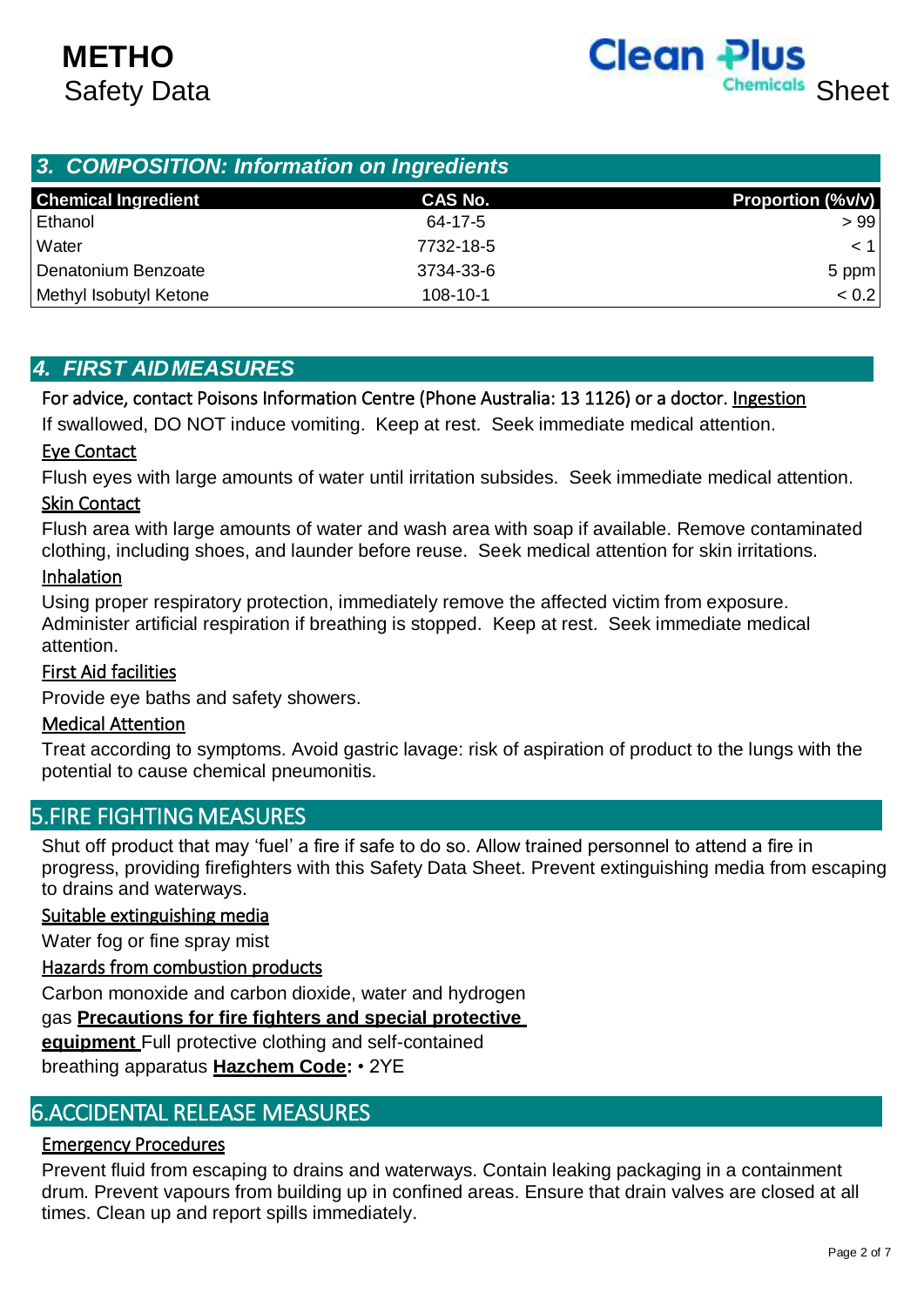



### Methods and materials for containment

#### Major Land Spill

- Eliminate sources of ignition.
- Warn occupants of downwind areas of possible fire and explosion hazard.
- Prevent liquid from entering sewers, watercourses, or low-lying areas.
- Keep the public away from the area.
- Shut off the source of the spill if possible and safe to do so.
- Advise authorities if substance has entered a watercourse or sewer or has contaminated soil or vegetation.
- Take measures to minimise the effect on the ground water.
- Contain the spilled liquid with sand or earth.
- Recover by pumping use explosion proof pump or hand pump or with a suitable absorbent material.
- Consult an expert on disposal of recovered material and ensure conformity to local disposalregulations.
- See "First Aid Measures" and "Stability and Reactivity"

#### Major Water Spill

- Eliminate any sources of ignition.
- Warn occupants and shipping in downwind areas of possible fire and explosion hazard.
- Notify the port or relevant authority and keep the public away from the area.
- Shut off the source of the spill if possible and safe to do so.
- Confine the spill if possible.
- Remove the product from the surface by skimming or with suitable absorbent material.
- Consult an expert on disposal of recovered material and ensure conformity to local disposal regulations.
- See "First Aid Measures" and "Stability and Reactivity".

## 7.HANDLING AND STORAGE

#### Precautions for safe handling

This product is flammable. Do not open near open flame, sources of heat or ignition. No smoking. Keep container closed. Handle containers with care. Open slowly to control possible pressure release. Material will accumulate static charge. Use grounding leads to avoid discharge (electrical spark).

#### Conditions for safe storage

Store in a cool, dry place away from direct sunlight. Do not pressurise, cut, heat or weld containers residual vapours are flammable. This product is flammable and will fuel a fire in progress.

#### Incompatible materials

None specified

## 8.EXPOSURE CONTROLS: PERSONAL PROTECTION

#### National Exposure Standards

The time weighted average concentration (TWA) for this product is:  $1880 \text{ mg/m}^3$  (1000 ppm), which means the highest allowable exposure concentration in an eight-hour day for a five-day working week. The short-term exposure limit (STEL) is: Not specified, which is the maximum allowable exposure concentration at any time.

#### Biological limit values

None specified

#### Engineering Controls: Ventilation

The use of local exhaust ventilation is recommended to control process emissions near the source. Laboratory samples should be handled in a fume hood. Provide mechanical ventilation of confined spaces. Use explosion-proof ventilation equipment.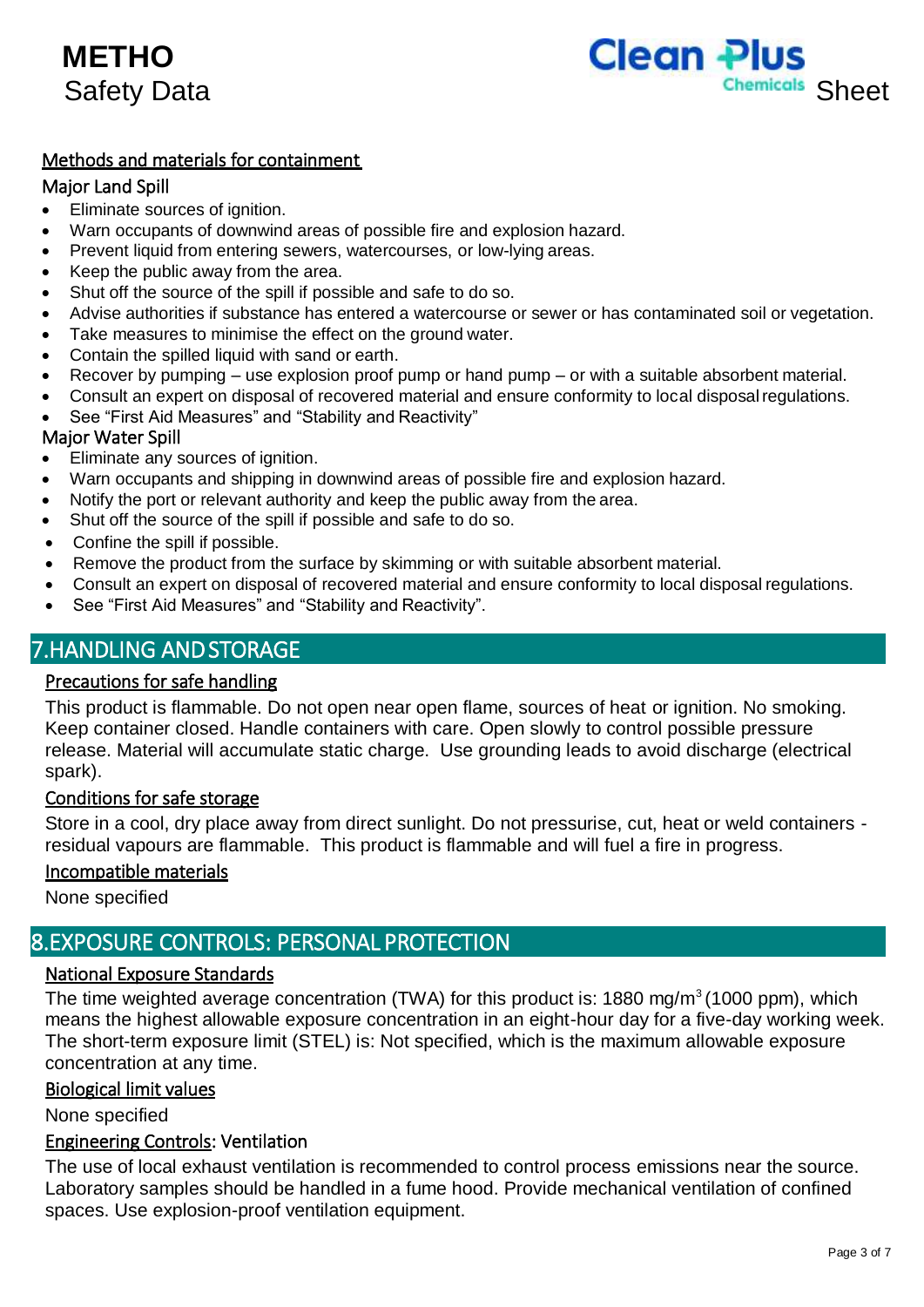

## Personal Protective Equipment

**Respiratory Protection:** Where concentrations in air may exceed the limits described in the National Exposure Standards, it is recommended to use a half-face filter mask to protect from overexposure by inhalation. A type "A" filter material is considered suitable for this product. **Eye Protection:** Always use safety glasses or a face shield when handling this product. **Skin/ Body Protection:** Always wear long sleeves and long trousers or coveralls, and enclosed footwear or safety boots when handling this product. It is recommended that chemical resistant gloves (e.g. PVC) be worn when handling this product.

## *9. PHYSICAL AND CHEMICAL PROPERTIES*

| <b>Property</b>                 | Unit of measurement | <b>Typical value</b>     |
|---------------------------------|---------------------|--------------------------|
| Appearance                      |                     | Clear, colourless liquid |
| Boiling Point/ Range            | $\rm ^{\circ}C$     | 78                       |
| <b>Flash Point</b>              | $\rm ^{\circ}C$     | 11                       |
| Density @ 15°C                  | g/ml                | $0.79 - 0.81$            |
| Vapour Pressure @ 20°C          | kPa                 | 44 mmHg                  |
| Explosive Limits (LEL - UEL)    | %                   | $3.5 - 19.0$             |
| Vapour Density @ 20°C           | kPa                 | 1.59                     |
| <b>Autoignition Temperature</b> | $\rm ^{\circ}C$     | 392                      |
| Viscosity @ 20°C                | cSt                 | Not applicable           |
| <b>Percent Volatiles</b>        | %                   | 100                      |
| Solubility with Water           | % w/w               | Completely soluble       |

The values listed are indicative of this product's physical and chemical properties. For a full product specification, please consult the Product Data Sheet.

## *10. STABILITY AND REACTIVITY*

### Chemical Stability

Stable at room temperature and pressure

#### Conditions to avoid

Sources of heat and ignition, open flames.

#### Hazardous decomposition products

Carbon monoxide, carbon dioxide, and other organic compounds on incomplete burning or oxidation

#### Hazardous reactions

None specified

#### Hazardous Polymerisation

Will not occur

## 11.TOXICOLOGICAL INFORMATION

#### Acute Effects

#### **Ingestion**

If swallowed, will cause harmful central nervous system effects. Symptoms include excitation,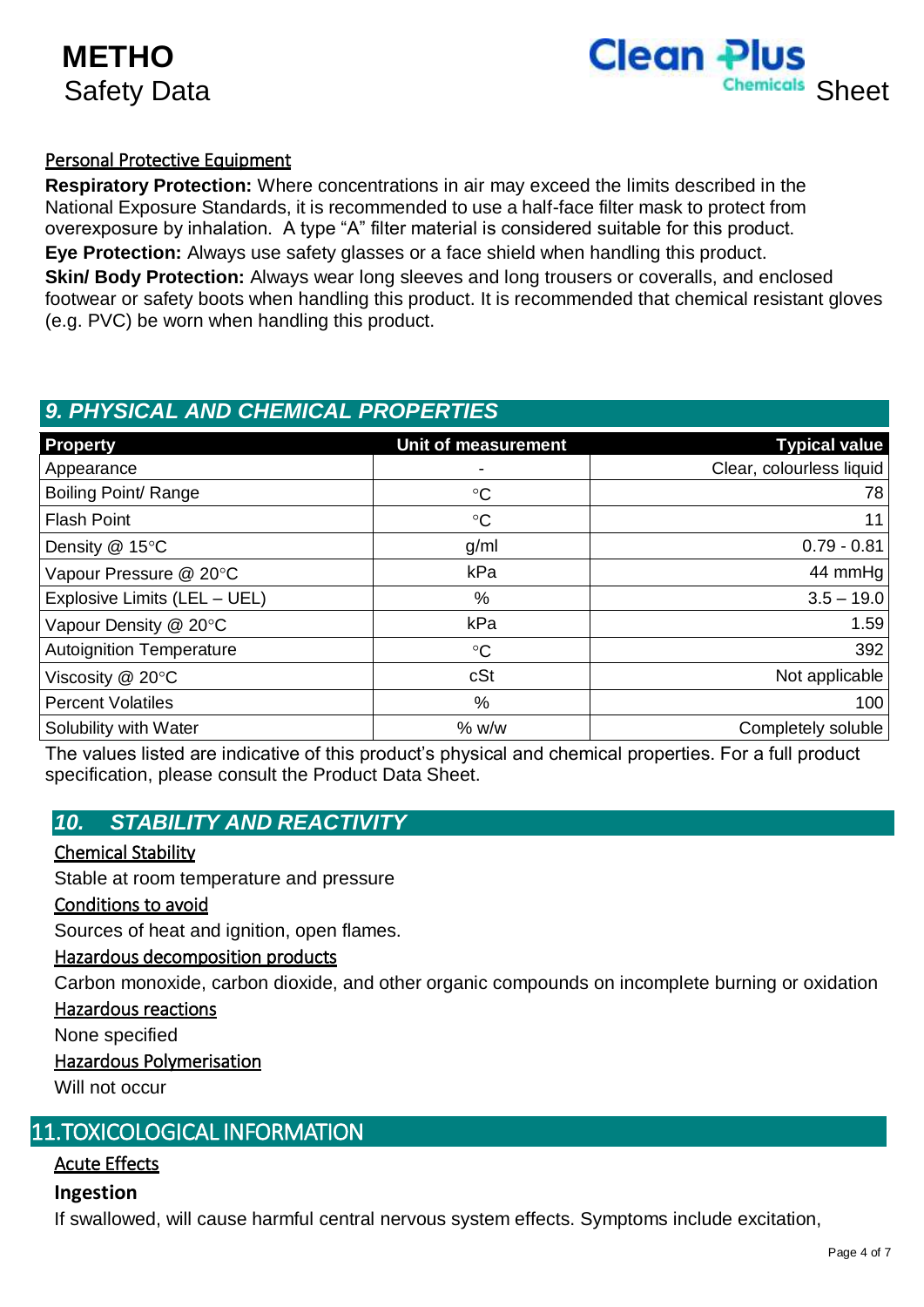## **METHO**



euphoria, headache, dizziness, drowsiness, blurred vision, fatigue, tremors, convulsions, loss of consciousness, coma, respiratory arrest, and death. Severe, acute intoxication may cause hypoglycemia, hypothermia and extensor rigidity. Other effects may include decreased blood pressure, vomiting blood and blood discharges. Aspiration to the lungs may cause chemical pneumonitis.

#### **Eye Contact**

Vapour s may irritate the eyes. Liquid and mists may severely irritate or damage the eyes.

#### **Skin Contact**

Moderately irritating to the skin. Brief contact may cause redness. Repeated or prolonged contact may lead to dermatitis with redness, itching, swelling and possible secondary infection. A small proportion of the population may develop an allergic skin reaction.

#### **Inhalation**

Moderately irritating to respiratory tract and mucous membranes. Inhalation of the vapour may result in headache, nausea and vomiting. High concentrations may cause central nervous system depression - symptoms outlined in 'Ingestion'.

#### Chronic Effects

Chronic intoxication by swallowing or repeated inhalation, may cause degenerative changes in the liver, kidneys, hair, gastrointestinal tract and heart muscle. The combination of this product and Toluene produce potentiated (greatly increased) health effects. These symptoms can be found in 'Ingestion' and 'Inhalation'.

#### Other Health Effects Information

Persons with pre-exisiting liver impairment, skin and respiratory disorders may be at an increased risk from exposure. Ethanol may also casue adverse reproductive effects. Concurrent absorption of ehtanol and some drugs may cause adverse health effects. Ingestion of beverages containing ethanol by pregnant women is associated with 'foetal alcohol syndrome' in their babies. The IARC has evaluated alcohol drinking as a Group 1 carcinogenic to humans.

#### Toxicological Information

Oral  $LD_{50}$ : Rat: 7060 mg/lg Dermal TC<sub>Lo</sub>: Rabbit (dermal): 20 g/kg

## 12.ECOLOGICAL INFORMATION

#### **Ecotoxicity**

Aquatic

#### **Toxicity**

Fish Toxicity (rainbow trout, goldfish, bluegill): LC<sub>50</sub>(96hr): Fathead minnow: 13480000 µg/L

Blue-green algae (Toxicity threshold 7-8 days):  $LO_{FC}$ : 1450000  $\mu q/L$ 

Green algae (Toxicity threshold 7-8 days):  $LO_{EC}$ : 5000000 µg/L

**Persistence/ degradability**

Daphnia Magna  $EC_{50}$  (24 hr):  $EC_{50}$  (Mort): 5680000 µg/L

This product readily biodegrades on exposure to light and air.

#### **Mobility**

This product is mobile on dilution, risking contamination of waterways, grasslands and soils.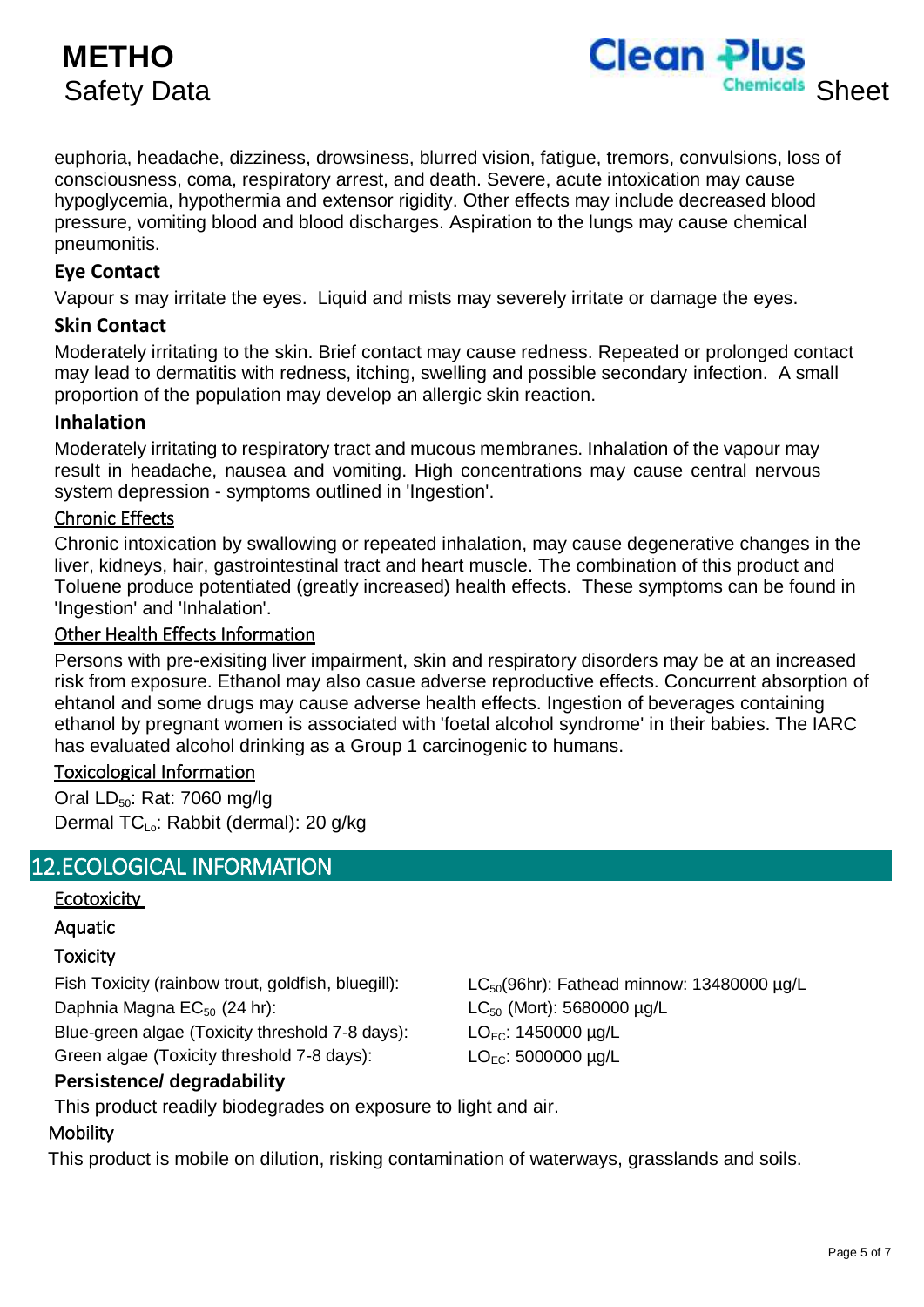

## 13.DISPOSAL CONSIDERATIONS

#### Disposal Methods

Empty packaging should be taken for recycling, recovery or disposal through a suitably qualified or licensed contractor. Care should be taken to ensure compliance with national and local authorities. Packaging may still contain fumes and vapours that are flammable and harmful. Ensure that empty packaging is allowed to dry.

#### Special Precautions for Landfill or Incineration

This product is NOT suitable for disposal by either landfill or via municipal sewers, drains, natural streams or rivers. This product is ashless and can be burned directly in appropriate equipment.

## *14. TRANSPORT INFORMATION*

| <b>Road and Rail Transport</b> |                         | <b>Marine Transport</b> |                         | <b>Air Transport</b>           |                         |
|--------------------------------|-------------------------|-------------------------|-------------------------|--------------------------------|-------------------------|
| UN No.                         | 1170                    | UN No.                  | 1170                    | UN No.                         | 1170                    |
| Proper Shipping<br>Name        | <b>Ethanol Solution</b> | Proper Shipping<br>Name | <b>Ethanol Solution</b> | <b>Proper Shipping</b><br>Name | <b>Ethanol Solution</b> |
| <b>DG Class</b>                | 3                       | <b>DG Class</b>         | 3                       | <b>DG Class</b>                |                         |
| Sub. Risk                      | None                    | Sub. Risk               | None                    | Sub. Risk                      | None                    |
| Pack Group                     |                         | Pack Group              |                         | Pack Group                     |                         |
| Hazchem                        | $\cdot$ 2YE             | <b>Hazchem</b>          | $\cdot$ 2YE             | Hazchem                        | $\cdot$ 2YE             |

#### Dangerous Goods Segregation

This product is classed as Dangerous Goods Class 3, packing group II. Please consult the Australian Dangerous Goods Code for Transport by Road and Rail for information.

## 15.REGULATORY INFORMATION

**Country/ Region:** Australia **Inventory:** AICS **Status:** Listed **Poisons Schedule:** 5

## 15.OTHER INFORMATION

**Poison Schedule** A poison schedule number has not been allocated to this product using the criteria in the Standard for the Uniform Scheduling of Drugs and Poisons (SUSDP).

**AICS** All chemicals listed on the Australian Inventory of Chemical Substances (AICS).

## 16. OTHER INFORMATION

#### **Additional Information**

#### **ABBREVIATIONS:**

ADB - Air-Dry Basis. BEI - Biological Exposure Indice(s) CAS# - Chemical Abstract Service number - used to uniquely identify chemical compounds. CNS - Central Nervous System. EINECS - European Inventory of Existing Commercial Substances. GHS – Globally Harmonized System IARC - International Agency for Research on Cancer. M - moles per litre, a unit of concentration.